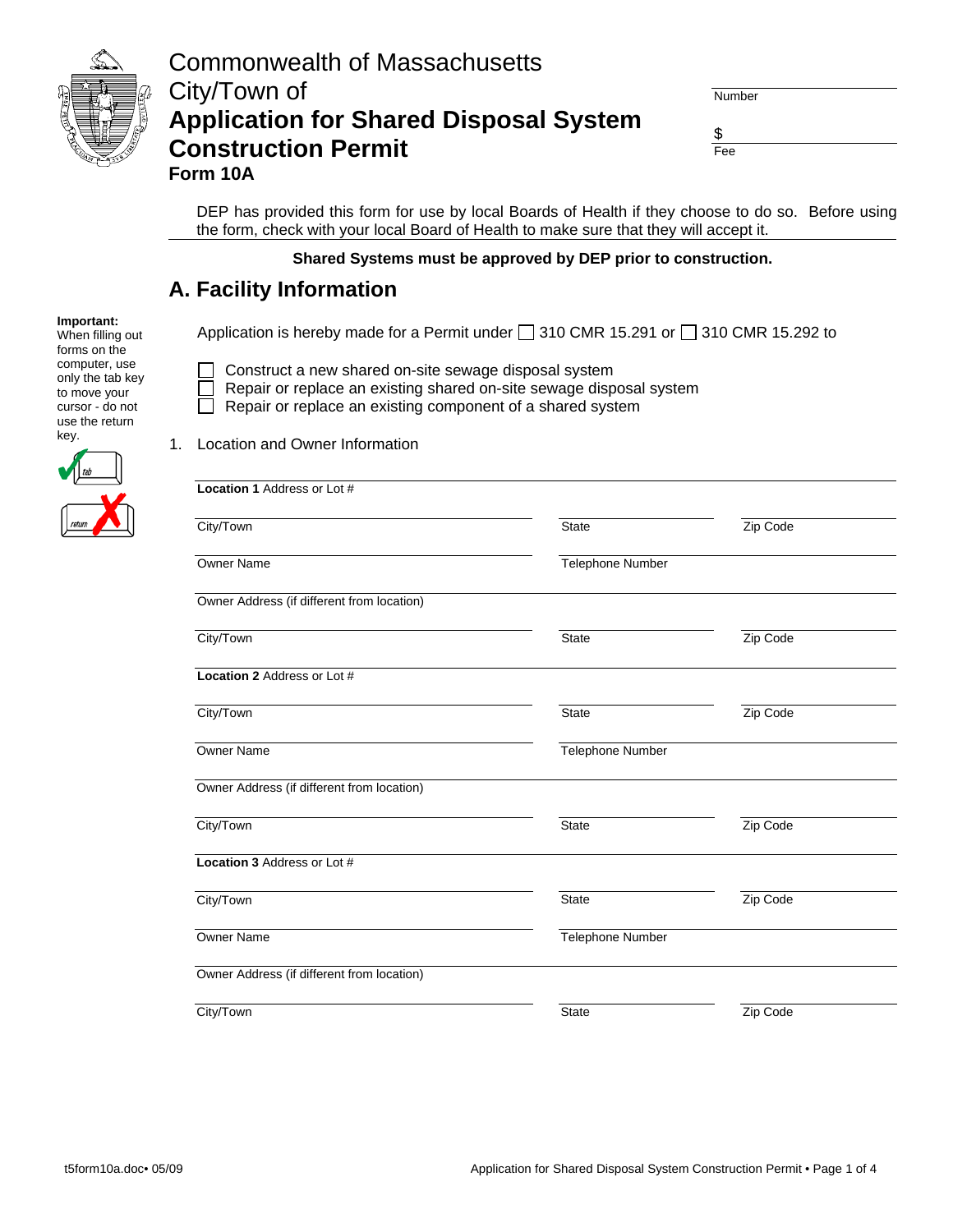

\$

Fee

 DEP has provided this form for use by local Boards of Health if they choose to do so. Before using the form, check with your local Board of Health to make sure that they will accept it.

# **A. Facility Information** (cont.)

|    |                   | Location 4 Address or Lot #                |              |                  |        |           |        |
|----|-------------------|--------------------------------------------|--------------|------------------|--------|-----------|--------|
|    | City/Town         |                                            |              | <b>State</b>     |        | Zip Code  |        |
|    | Owner Name        |                                            |              | Telephone Number |        |           |        |
|    |                   | Owner Address (if different from location) |              |                  |        |           |        |
|    | City/Town         |                                            |              | <b>State</b>     |        | Zip Code  |        |
| 2. |                   | Installer Information                      |              |                  |        |           |        |
|    | Name              |                                            |              | Name of Company  |        |           |        |
|    | Address           |                                            |              |                  |        |           |        |
|    | City/Town         |                                            |              | State            |        | Zip Code  |        |
|    |                   |                                            |              | Telephone Number |        |           |        |
| 3. |                   | Designer Information                       |              |                  |        |           |        |
|    | Name              |                                            |              | Name of Company  |        |           |        |
|    | Address           |                                            |              |                  |        |           |        |
|    | City/Town         |                                            |              | State            |        | Zip Code  |        |
|    |                   |                                            |              | Telephone Number |        |           |        |
| 4. | Type of Building: |                                            |              | Loc. 1           | Loc. 2 | Loc. 3    | Loc. 4 |
|    |                   | Dwelling - # of bedrooms                   |              |                  |        |           |        |
|    |                   | Garbage Grinder (check if present)         |              |                  |        |           |        |
|    |                   | Other Type of Buildings                    |              |                  |        |           |        |
|    | Loc. 1            | Type                                       | # of Persons | # of Showers     |        | Cafeteria |        |
|    | Loc. 2            | Type                                       | # of Persons | # of Showers     |        | Cafeteria |        |
|    | Loc. 3            | Type                                       | # of Persons | # of Showers     |        | Cafeteria |        |
|    | Loc. 4            | Type                                       | # of Persons | # of Showers     |        | Cafeteria |        |

t5form10a.doc• 05/09 Application for Shared Disposal System Construction Permit • Page 2 of 4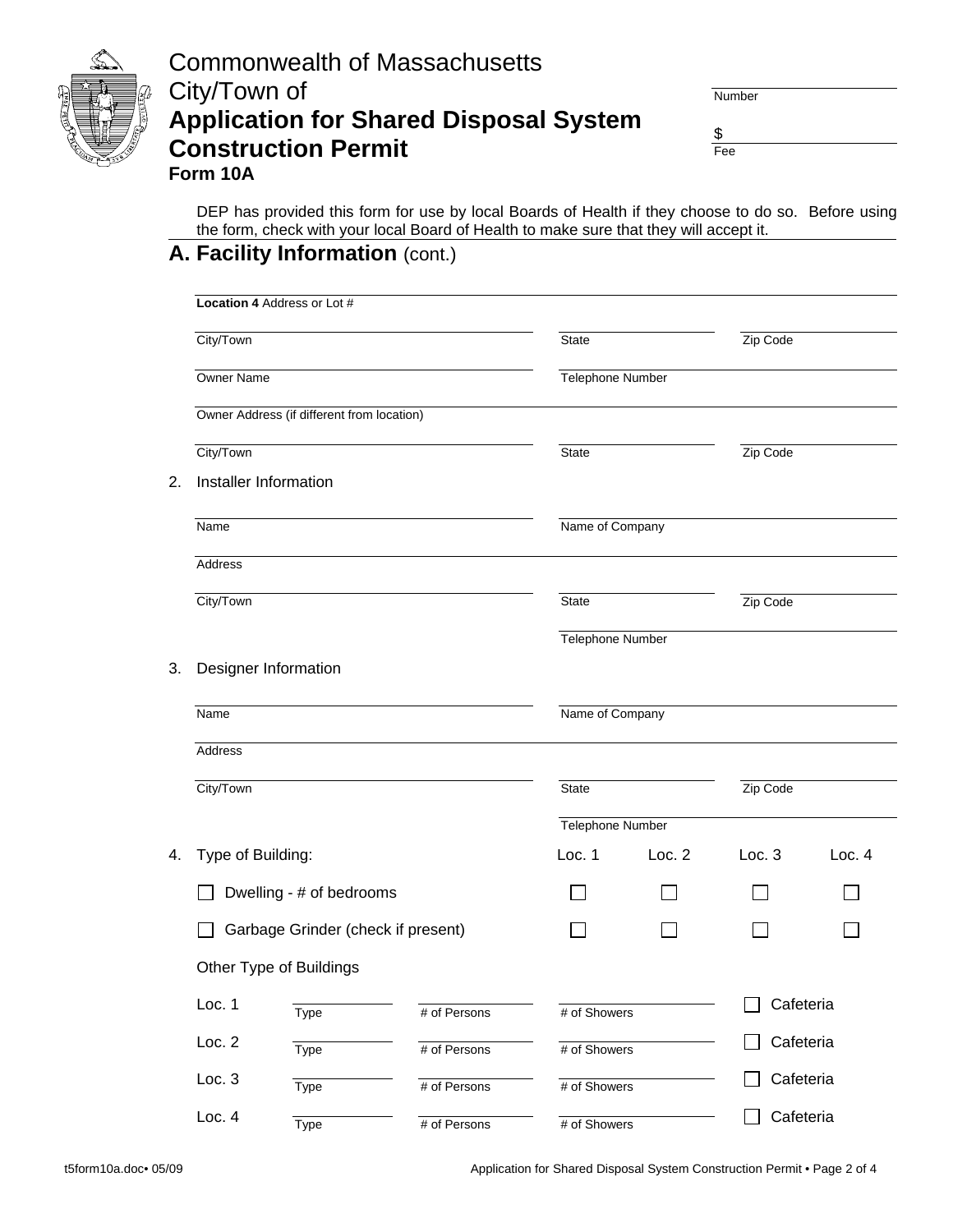

Number

 \$ Fee

 DEP has provided this form for use by local Boards of Health if they choose to do so. Before using the form, check with your local Board of Health to make sure that they will accept it.

|    | A. Facility Information (cont.)                       |                           |
|----|-------------------------------------------------------|---------------------------|
| 5. | Design Flow:                                          | Gallons per Day           |
|    | <b>Calculated Daily Flow:</b>                         | Gallons                   |
| 6. | Plan:                                                 | Date                      |
|    | Number of Sheets                                      | <b>Revision Date</b>      |
|    | Title of Plan                                         |                           |
|    |                                                       |                           |
|    | 8. Documents Attached:                                |                           |
|    | 310 CMR 15.290 (2b)                                   | 310 CMR 15.290 (2c)<br>n. |
|    | 310 CMR 15.290 (2d)                                   | ◯ 310 CMR 15. 290 (2e)    |
|    |                                                       |                           |
|    |                                                       |                           |
| 9. | Description of Soil:                                  |                           |
|    |                                                       |                           |
|    |                                                       |                           |
|    |                                                       |                           |
|    | 10. Nature of Repairs or Alterations (if applicable): |                           |
|    |                                                       |                           |
|    |                                                       |                           |
|    |                                                       |                           |
|    |                                                       |                           |
|    |                                                       |                           |

Date

11. Date last inspected: